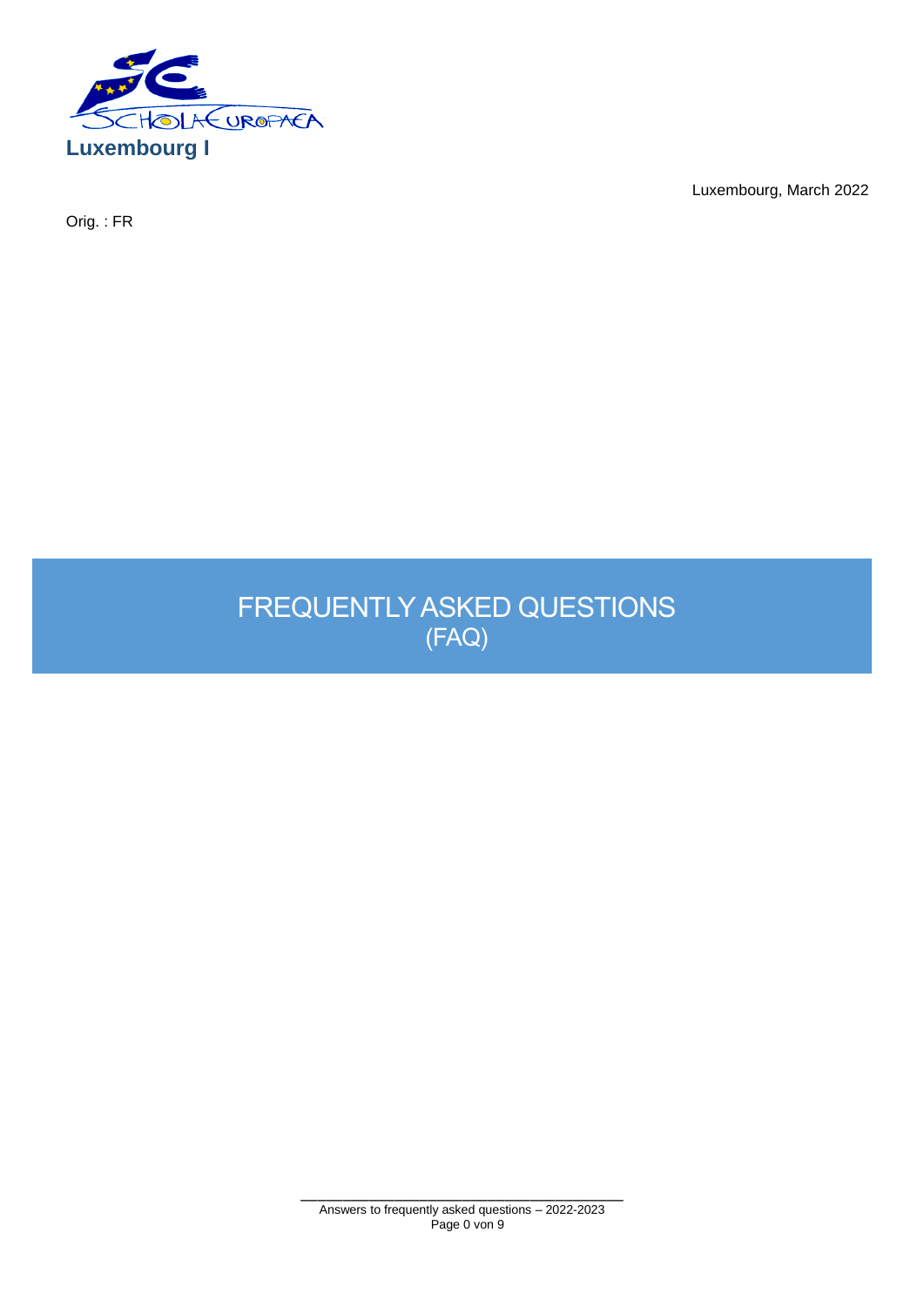# **TABLE OF CONTENTS**

| 1. |                                                                                                                                                                                           |  |
|----|-------------------------------------------------------------------------------------------------------------------------------------------------------------------------------------------|--|
| 2. |                                                                                                                                                                                           |  |
| 3. | Are European schools open for children of parents who are not staff of European                                                                                                           |  |
| 4. |                                                                                                                                                                                           |  |
| 5. |                                                                                                                                                                                           |  |
| 6. |                                                                                                                                                                                           |  |
| 7. |                                                                                                                                                                                           |  |
| 8. |                                                                                                                                                                                           |  |
| 9. |                                                                                                                                                                                           |  |
|    | 10. Does the school provide help for pupils whose language skills are not sufficient? 4                                                                                                   |  |
|    |                                                                                                                                                                                           |  |
|    |                                                                                                                                                                                           |  |
|    |                                                                                                                                                                                           |  |
|    |                                                                                                                                                                                           |  |
|    |                                                                                                                                                                                           |  |
|    |                                                                                                                                                                                           |  |
|    |                                                                                                                                                                                           |  |
|    |                                                                                                                                                                                           |  |
|    | 19. What is foreseen by the Convention of 16th May 2014 between the Ministry of Education of<br>Luxembourg and the General Secretary of the Board of Governors of the European Schools ?7 |  |
|    |                                                                                                                                                                                           |  |
|    | 21. Which web platform allows access to practical information about the students' school life and                                                                                         |  |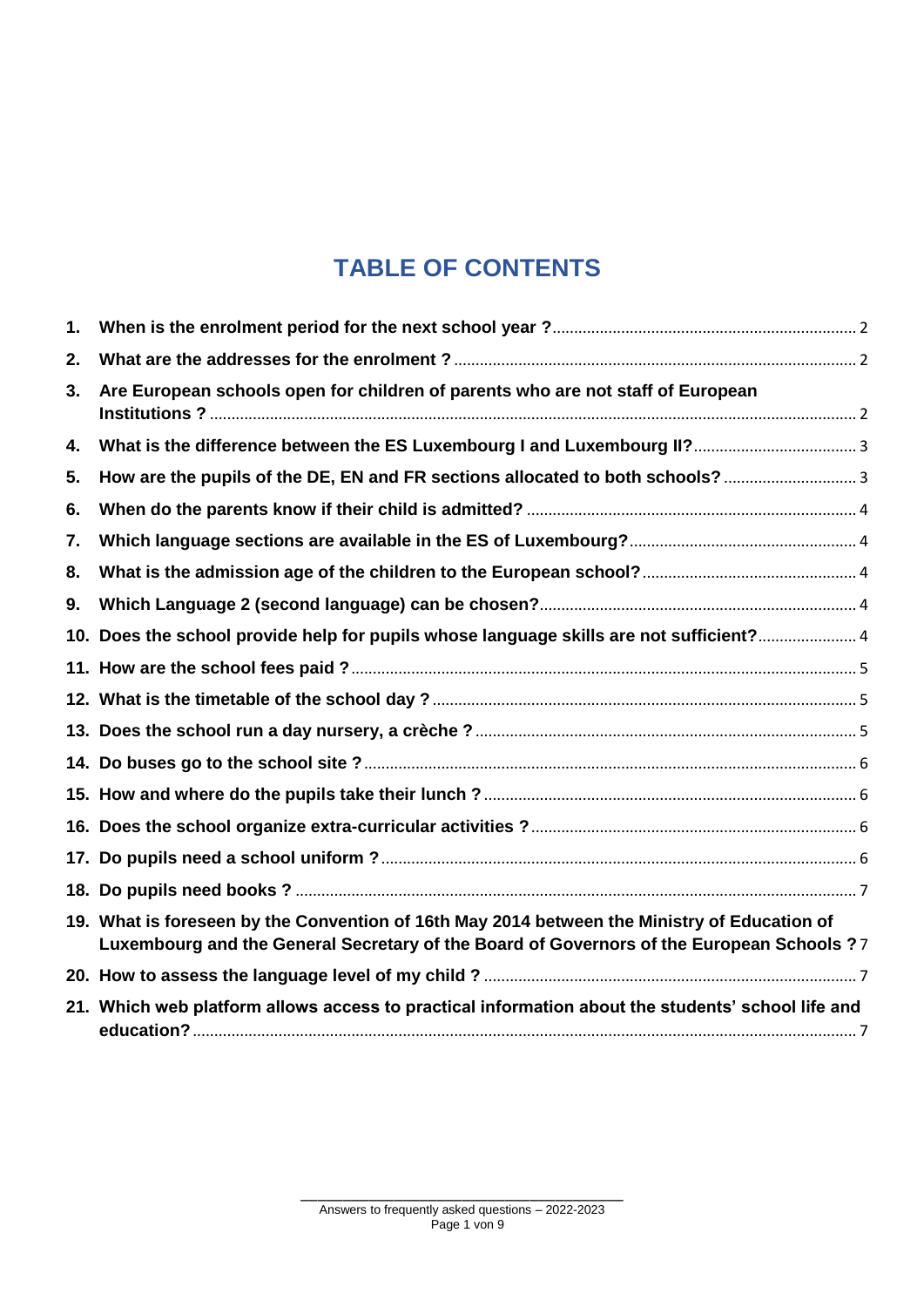# <span id="page-2-0"></span>**1. When is the enrolment period for the next school year ?**

| Cycle                     | <b>Year 2022</b>              |  |
|---------------------------|-------------------------------|--|
| Nursery and primary cycle | From 07.03.2022 au 01.04.2022 |  |
| Secondary school cycle    |                               |  |

- It is not possible to submit applications before the above dates or a year in advance by adding the child to a waiting list.
- An enrolment application only has to be set up if it is a new student.
- Only the application files published on the website of the European School from Luxembourg can be used and must not be reformatted under any circumstances.

# <span id="page-2-1"></span>**2. What are the addresses for the enrolment ?**

Due to the sanitary situation, the school will not be able to welcome families to submit the application form. We thank you for your understanding.

To submit your application form, please consult the website of the Schools (ES Lux I[:Enrolment 2022-](http://www.euroschool.lu/site/enrolment/) [2023](http://www.euroschool.lu/site/enrolment/) ES Lux II: [www.eel2.eu\)](http://www.eel2.eu/) during the registration period from 07.03.2022 to 01.04.2022. Their contact details are listed in the Rules on admission to and operation of the Luxembourg European Schools published on the website under "Enrolment".

The completed application form and its annexes must be sent first by e-mail (named as followed: NAME\_FIRST NAME\_LINGUISTIC SECTION\_CLASS) to the secretariat of the cycle concerned and in the same time by post to the concerned School. The registration file will only be taken into consideration when all the required documents are enclosed.

Please find below the e-mail addresses of the secretariats:

### **ES Lux I :**

- Nursery-Primary cycle: [LUX-ENROLMENT-NURSERY-PRIMARY@eursc.eu](mailto:LUX-ENROLMENT-NURSERY-PRIMARY@eursc.eu)
- Secondary cycle: [LUX-ENROLMENT-SECONDARY@eursc.eu](mailto:LUX-ENROLMENT-SECONDARY@eursc.eu)

### <span id="page-2-2"></span>**3. Are European schools open for children of parents who are not staff of European Institutions ?**

Yes, they are. Although priority is given to children of parents working for the European institutions, there are places available for other children. Subject to places being available and within the limits of the threshold fixed by the regulations (currently to 24 pupils per class) .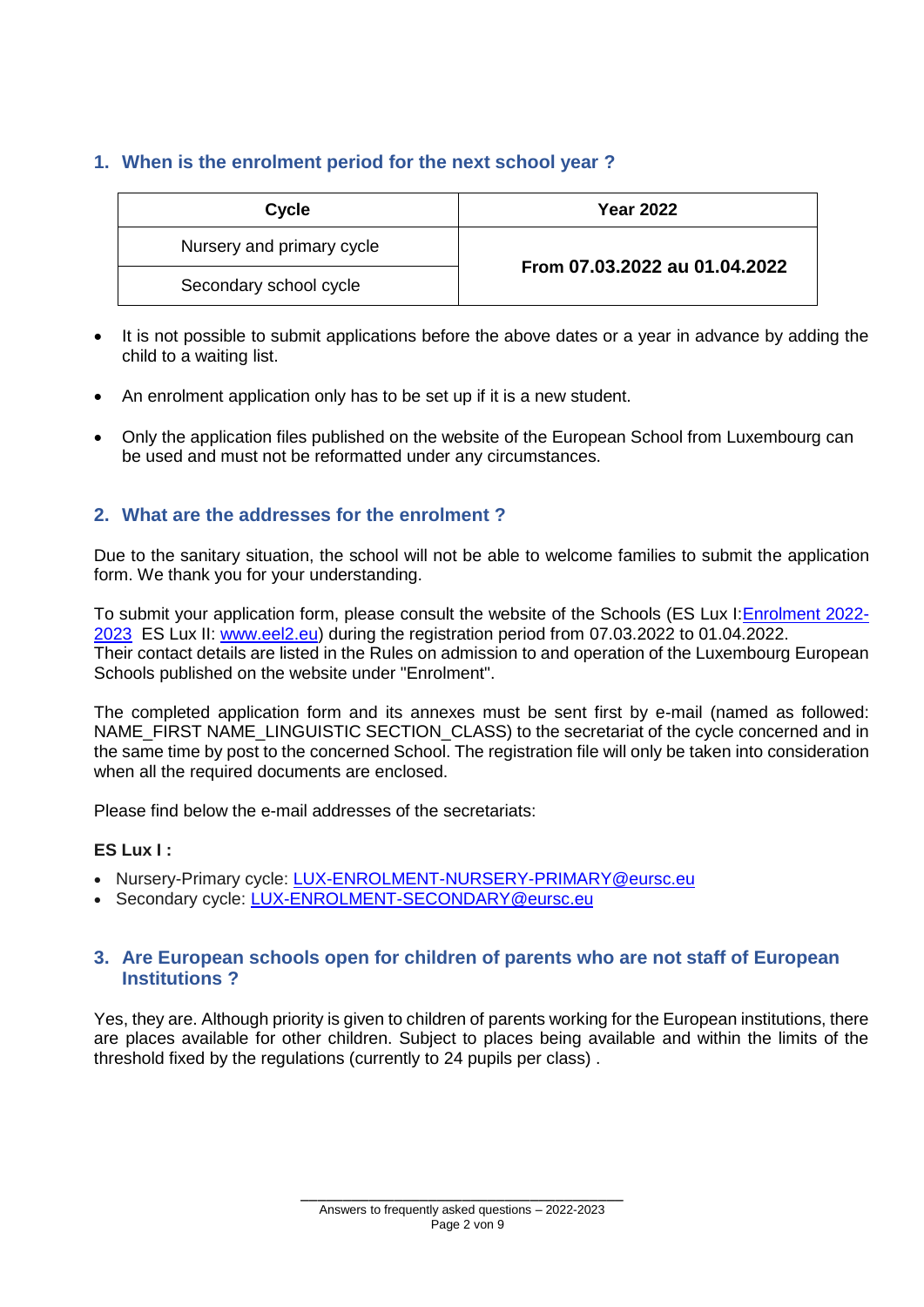The pupils of the European Schools are divided into three categories:

- Category I: Pupils whose parents are members of the staff of a European Institution or a related organisation, in accordance with Chapter XII of the Digest of Decisions of the Board of Governors, and who are employed directly and continuously for a minimum period of one year. These pupils are exempt from school fees.
- Category II: Pupils whose parents are members of the staff of a company or an organization which has concluded a special agreement with the European schools and certifies that it will pay the school fees for the enrolled pupil.
- Category III: Pupils whose parents do not belong to categories I or II and pay the requested school fee themselves. These pupils can be admitted if places are available and if they fulfil other conditions as defined by the school. Their parents pay the school fees set annually by the Board of Governors of the European Schools.

For more details, check the documents under "Enrolment*"* on our website.

# <span id="page-3-0"></span>**4. What is the difference between the ES Luxembourg I and Luxembourg II?**

Two European schools exist in Luxembourg: Luxembourg I – Kirchberg and Luxembourg II – Bertrange/Mamer. Both follow the same curriculum and have the same administrative structure.

The ES Luxembourg I is located at Kirchberg and has the 3 cycles: nursery, primary, secondary. All the pupils of the following mother tongues and sections are automatically enrolled in the ES Luxembourg I: Bulgarian, Dutch, Estonian, Finnish, Latvian, Lithuanian, Polish, Portuguese, Spanish and Swedish.

The ES Luxembourg II is located in Bertrange/Mamer and has the three cycles: nursery, primary, secondary. All pupils of the following mother tongues and sections are automatically enrolled in the ES Luxembourg II: Czech, Danish, Greek, Hungarian, Italian, Maltese, Romanian, Slovenian, Slovakian and Croatian.

Both schools have an Anglophone (EN), Francophone (FR) and German speaking (DE) section and teach Irish.

After their enrolment, pupils are directed to one or the other school of Luxembourg as stated under the [Rules on Admission to and Operation of the Luxembourg European Schools](http://www.euroschool.lu/site/wp-content/uploads/2022/02/2022-2023_Regles-dadmission-et-de-fonctionnement_EE-Lux_EN-final.pdf) for the school year 2022- 2023.

# <span id="page-3-1"></span>**5. How are the pupils of the DE, EN and FR sections allocated to both schools?**

In 2004, the parents and the School Directions set up rules for the allocation. Please check the document "Enrolment policy at the ES of Luxembourg" and the map on this website, under "Enrolment"*.* The rules have been agreed by the Administration Boards.

The allocation is intended to be final. The parents may however, submit a written request to the Director of the school their children attend asking for a change to the other school. This must be done before Friday, **6 th May 2022** for the nursery, primary and secondary cycles. Parents must provide **their report and/or timetable** to facilitate the transfer.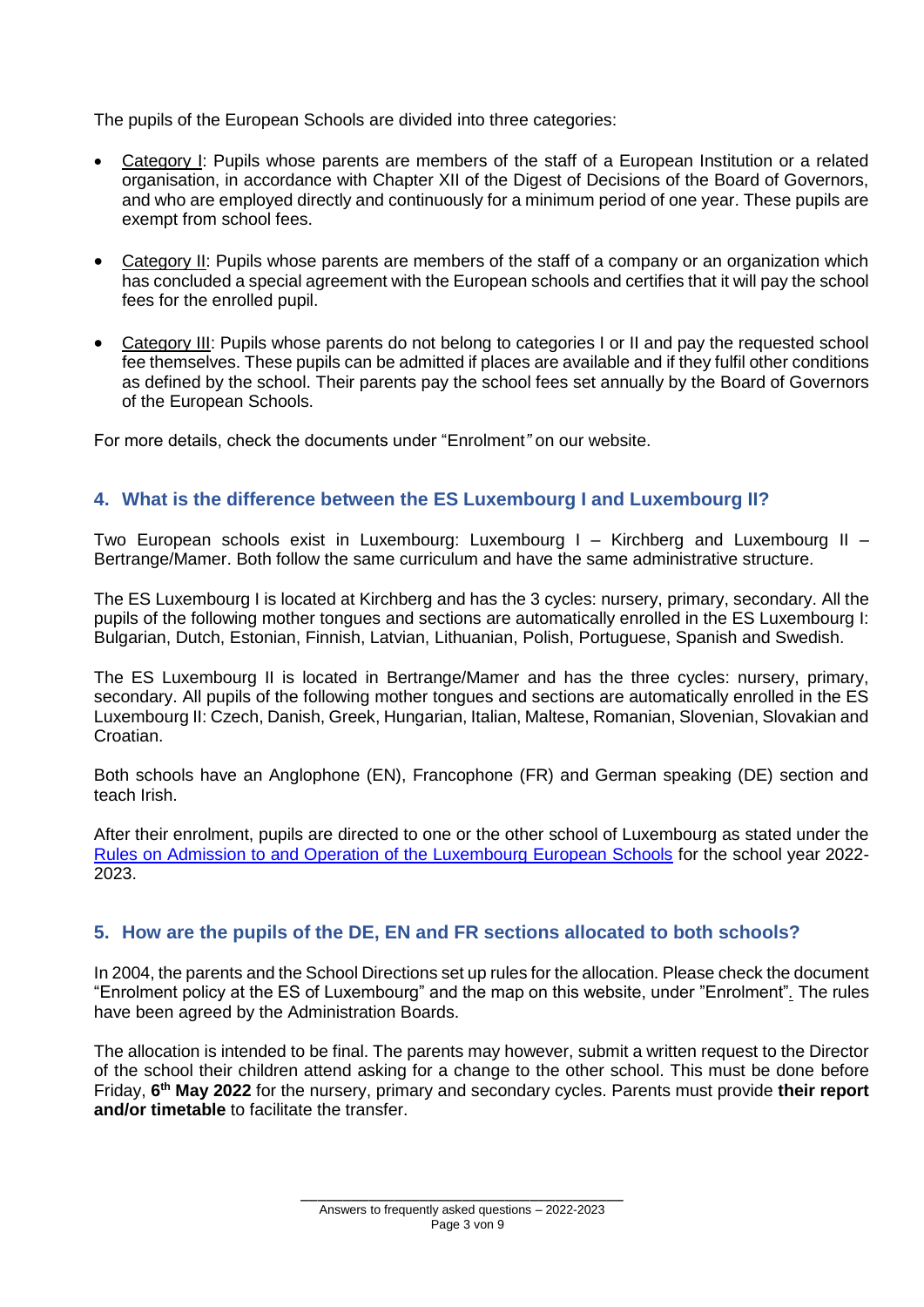If places are available and provided that this does not create an imbalance in terms of numbers of pupils per class, the directors might agree a transfer for the following school year.

All such transfer requests relating to pupils in the nursery, primary or secondary cycles are dealt with by the Head of the school where the pupil is enrolled. Answers will be given latest by Friday, **3 rd June 2022.**

Only one transfer is possible during a child's attendance at the European Schools in Luxembourg. Any application submitted after the deadline will not be considered. When an application is accepted, there is no possibility of returning to the school of origin. The decision is definitive.

# <span id="page-4-0"></span>**6. When do the parents know if their child is admitted?**

Pupils of category III will only be admitted if places are available. The final answers, including the class allocation, will be sent before **Friday, 3 rd June 2022**. Please do not call the school; the correct and complete processing of the data is very time-consuming. The school staff is instructed not to give individual feedback before all applications have been considered.

# <span id="page-4-1"></span>**7. Which language sections are available in the ES of Luxembourg?**

- Luxembourg I : Dutch, English, French, Finnish, German, Lithuanian (Nursery, Primary Year 1 to 4), Polish, Portuguese, Spanish, Swedish.
- Luxembourg II : Czech, Danish, English, French, German, Greek, Hungarian, Italian.

# <span id="page-4-2"></span>**8. What is the admission age of the children to the European school?**

To be admitted to the Nursery school, children must have reached the age of 4 at 31<sup>st</sup> December of the school year. No exceptions are possible.

To be admitted to the first year Primary school, children must have reached the age of 6 at 31<sup>st</sup> December of the school year.

### **Children may be admitted to the School, provided they are potty-trained.**

# <span id="page-4-3"></span>**9. Which Language 2 (second language) can be chosen?**

All pupils choose one of 3 L2: English, French or German; L2 must be different from the language of the section, except in case of SWALS\* pupils. L2 will be used later as a vehicular language for several courses.

\* SWALS = **S**tudent **W**ithout **A L**anguage **S**ection.

### <span id="page-4-4"></span>**10.Does the school provide help for pupils whose language skills are not sufficient?**

The SWALS pupils (**S**tudents **W**ithout **A L**anguage **S**ection) of category I and II in the European schools of Luxembourg (Mother tongues concerned: Bulgarian, Croatian, Estonian, Latvian, Lithuanian (as from 5th year of primary), Slovenian, Romanian, Slovakian) will normally be admitted to the DE, EN or FR section. The School will provide intensive "SWALS" help, as much and as long as needed, to make the integration as easy as possible.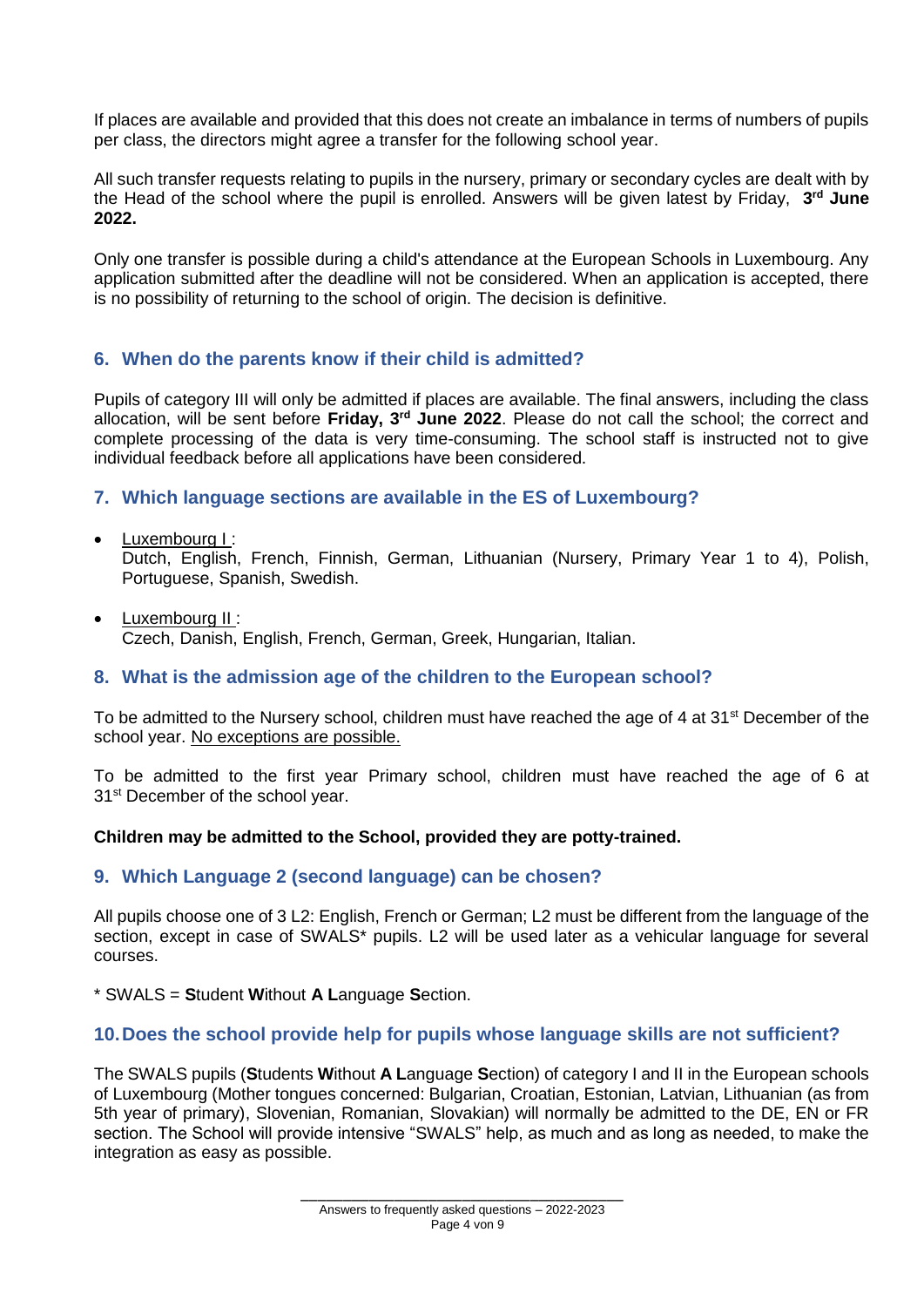The School also provides a remedial course for L2 from the third Primary year. This concerns new pupils.

# <span id="page-5-0"></span>**11.How are the school fees paid ?**

- Category II: The employer, who has a contract with the European School, will be invoiced by the school, and will pay the fees directly to the school. (NB: different procedure for NAPS/NATO international civilian staff)
- Category III: The school will address invoices for the fees to the parents. The amount of 500  $\epsilon$  has to be paid at the time of registration. A proof of payment must be attached to the enrolment file.

If the pupil is admitted and attends the school, this amount will be deducted from the final bill of school fees to be issued in October.

If the school refuses the pupil's admission, the family will be refunded of the 500  $\epsilon$ paid back to the account that was used to pay this amount. **If the pupil is accepted and the parents desist, the 500€ will be retained in school.** 

**If the 25 % of the school fees are not paid until Friday, 17.06.2022, the registration will be refused.**

The remaining 75 % can be paid in one or three installments (details of this procedure will be added to the invoices).

### <span id="page-5-1"></span>**12.What is the timetable of the school day ?**

• **European School Luxembourg I** Please consult the website of the school concerned: [Memorandum\\_parents](http://www.euroschool.lu/site/wp-content/uploads/2021/12/Memorandum_parents_EN_2021-2022-16-12-2021.pdf)

# <span id="page-5-2"></span>**13.Does the school run a day nursery, a crèche ?**

No, the European school does not accept children under 4. The ES also does not take care of the pupils outside school-time. The interinstitutional "Centre Polyvalent de l'Enfance" (CPE) offers a crèche service and a post school care for children of staff of the European Institutions only.

The crèche is managed by the European Parliament; the "Garderie" or the CPE are managed by the European Commission (OIL.05 Office for Infrastructure and Logistics in Luxembourg).

These structures are independent of the European School and register your child at the school does not mean an automatic enrollment to the CPE and vice versa.

For any questions regarding these three structures of the CPE, please visit the following websites:

- Crèche : <http://www.creche.europarl.europa.eu/cpe/en/sites/cpe/home.html>
- Garderie and CPE : <https://myintracomm.ec.europa.eu/> (intranet of the European Institutions) / <http://ec.europa.eu/oil/infrastructures-fr.html> (external access).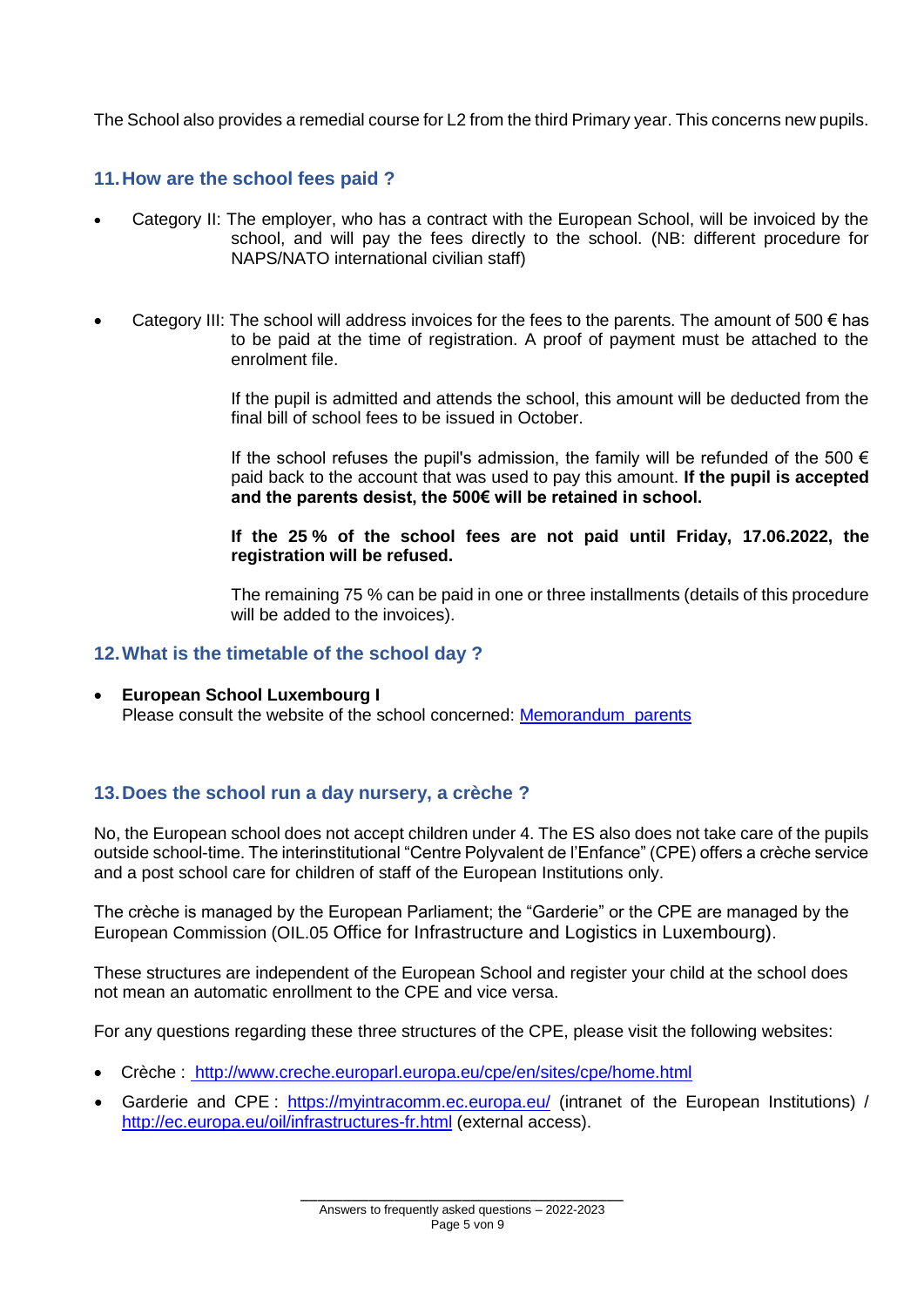# <span id="page-6-0"></span>**14.Do buses go to the school site ?**

Yes, there are buses that bring pupils to the schools and also drive them back "home".

School buses are organised by :

- 1. **The City of Luxembourg - bus service** : [School transport European School 1 \(Kirchberg\) | City of](https://www.vdl.lu/fr/se-deplacer/en-bus/transport-scolaire/courses-scolaires-pour-lenseignement-secondaire/transport-scolaire-ecole-europeenne-1-kirchberg)  [Luxembourg \(vdl.lu\)](https://www.vdl.lu/fr/se-deplacer/en-bus/transport-scolaire/courses-scolaires-pour-lenseignement-secondaire/transport-scolaire-ecole-europeenne-1-kirchberg)
- 2. **The ATSEEE, i.e. the Parents' Transport Association** :<http://www.euroschool.lu/bus/> Address: ATSEEE (Parents' Transport Association of pupils of the European Schools) Parlement européen, Bâtiment Schumann, SCH 01B006, L-2929 Luxembourg. Tél: 4300 22934 Gsm: 00352 621 149673 Website: [www.atseee.eu](http://www.atseee.eu/)

E-Mail: [info@atseee.eu](mailto:info@atseee.eu)

### <span id="page-6-1"></span>**15.How and where do the pupils take their lunch ?**

At the nursery cycle, a warm meal is served to the pupils in their classroom on Monday (which is the only long day). For the other days, the school does not provide any catering.

On Monday and Wednesday between 12 and 2 p.m., the pupils of the primary school eat in the school's refectory. Pupils can choose to eat the warm meal offered by the school or to bring along a snack from home and eat it in the refectory (*tartinistes*). For the other days, the school does not provide any catering.

The meals are paid via a yearly or quarterly subscription system. Pupils bringing along their own meal will pay a reduced fee for the service done by the canteen's provider.

In the secondary school, the subsistence expenses must be paid via an electronic payment card.

• **European School Luxembourg I** The service provider for canteen is SODEXO <http://www.euroschool.lu/site/canteen/>

**New parents should contact Sodexo by email:** [eceuro213.fms.lu@sodexo.lu](mailto:eceuro213.fms.lu@sodexo.lu)

### <span id="page-6-2"></span>**16.Does the school organize extra-curricular activities ?**

The European School Parents Association of Luxembourg I and II organizes activities. Please check for European School Luxembourg I <https://periscolaire.apeeel1.lu/>

# <span id="page-6-3"></span>**17.Do pupils need a school uniform ?**

No, there is no school uniform.

For the Sport and Swimming lessons, appropriate clothing is compulsory. Teachers of the primary and nursery cycles may ask for home shoes during class time, especially in winter.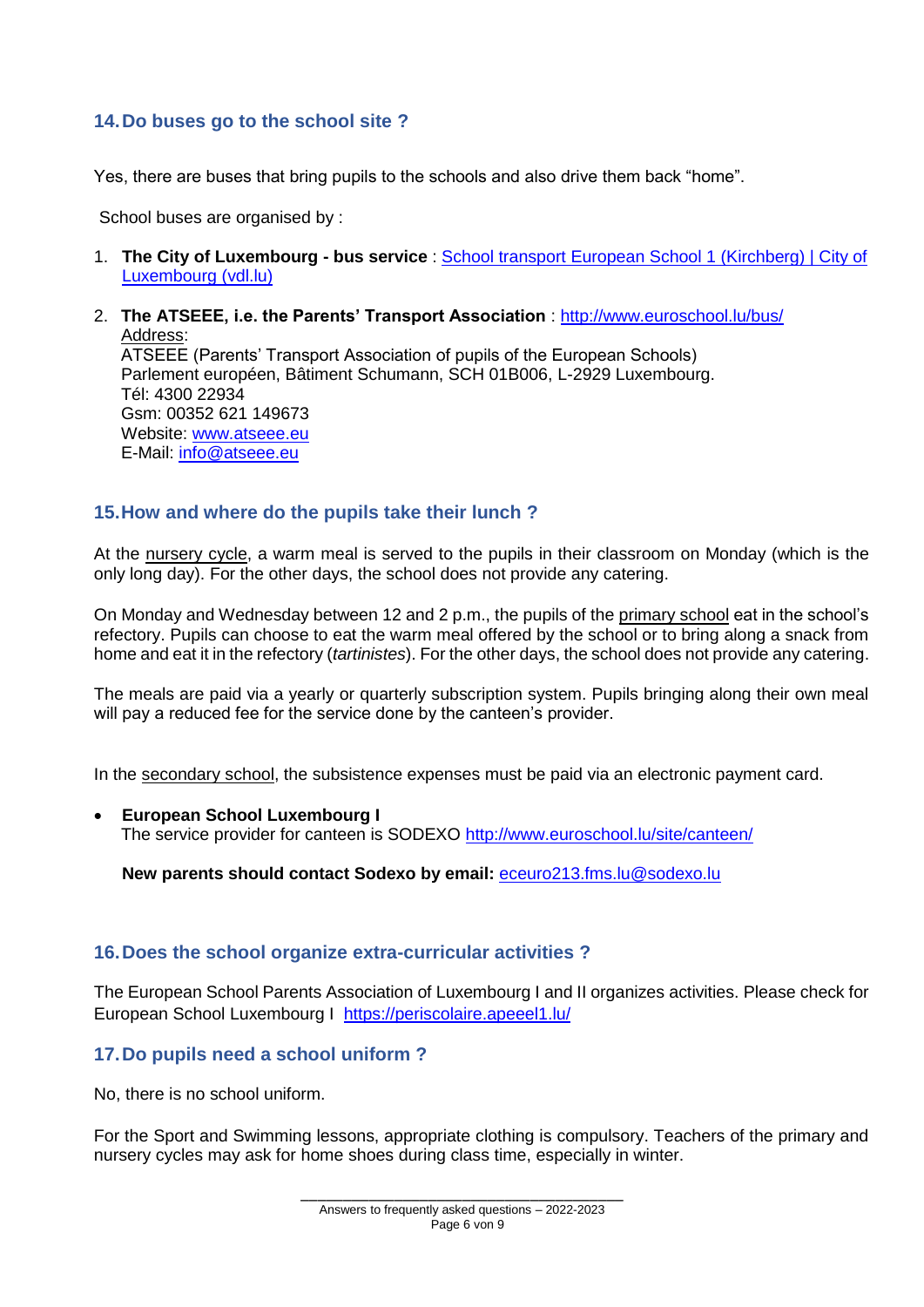**For security reasons pupils are not allowed to move around the building without shoes or slippers.**

### <span id="page-7-0"></span>**18.Do pupils need books ?**

- Primary school: Parents need to buy books. The book lists will be available on the schools' websites, European School Luxembourg I [Nursery-primary-Books and supplies.](http://www.euroschool.lu/site/nursery-primary-list-books/)
- Secondary school : Parents need to buy books. The book lists will be available on the schools' websites, European School Luxembourg I [Secondaire-liste-de-livres-et-calculatrices.](http://www.euroschool.lu/site/fr/secondaire-liste-de-livres-et-calculatrices/)

# <span id="page-7-1"></span>**19.What is foreseen by the Convention of 16th May 2014 between the Ministry of Education of Luxembourg and the General Secretary of the Board of Governors of the European Schools ?**

This convention is intended to facilitate the enrollment of the French-speaking and English-speaking children of the category 3 in the European Schools of Luxembourg.

It provides that the Government of Luxembourg contributes to the opening of an additional class each year in the French and English sections at the pace of one level per school year.

For the school year 2022-2023, the Convention applies to the S4 level.

The government contribution does not exempt the pupils category 3 concerned by this agreement of the payment of the normal school fees.

# <span id="page-7-2"></span>**20.How to assess the language level of my child ?**

Please check the evaluation grid attached (*Cadre Européen Commun de Référence pour les langues* <https://europass.cedefop.europa.eu/resources/european-language-levels-cefr> ) .

# <span id="page-7-3"></span>**21.Which web platform allows access to practical information about the students' school life and education?**

In [SMS MySchool](http://www.euroschool.lu/site/login/) you will find the names and e-mail addresses of your child/children's teachers, absence notes, school reports, timetables of secondary school pupils, etc.

You can access this with the login you receive from the school at the beginning of the school year.